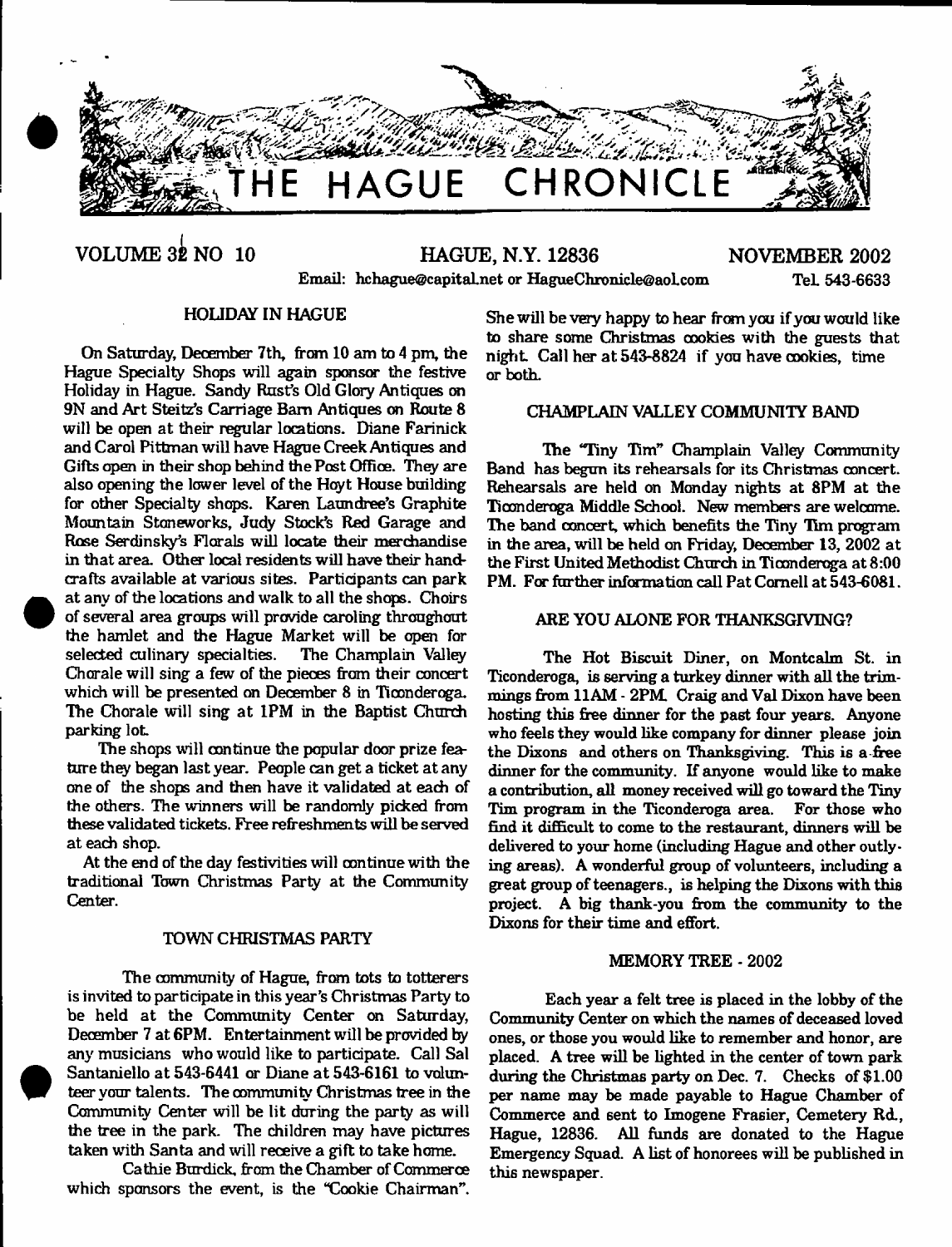## ROTARY CLUB OF NORTHERN LAKE GEORGE

The Rotary Club was privileged to hear a talk by Cathie Burdick, executive director of the Ticonderoga Festival Guild on Oct. 21. The Guild thanked the club for its annual gift to the Guild's Arts Trek programs, a free program for children each week in the summer, and also for the many volunteer services to the Guild that the club provides.

Cathie pointed out that the Syracuse Symphony will perform at Ticonderoga High School on the evening of May 16, 2003, for students as well as adults. (Mark your calendars now).

The Rotary Club meets for breakfast each Tuesday at 7;30AM at Watson Arts Center, Silver Bay Association. Visitors are warmly welcomed.

Their programs for December have been announced and include:

Dec. 3 - Chris Navitsky, Our Waterkeeper, "Here's Your Chance to Ask All Your Questions about the Lake!"

Dec. 10 - Soloist Amy Engelbrechtt, "Music for the Holidays".

Dec. 16 - Christmas party at the Burleigh House in Ticonderoga. Cocktails at 6PM. Dinner at 7PM.

## TICONDEROGA HISTORICAL SOCIETY

The THS proudly presents "Adirondack Works" by Matthew J. Burnett from Nov. 6, 2002 through Jan. 15, 2003 at the Hancock House Museum in the Assembly Room. Since his introduction to oil painting in 1995, Matt has shown his work in numerous regional and state juried exhibitions, including solo and group exhibitions in Blue Mountain Lake, Saranac Lake, Lake Placid, Montreal and Plattsburgh He has been the recipient of numerous awards for his paintings.

This year the Ticonderoga Historical Society will be selling heritage-style ornaments to be displayed on a "Memory Tree" during the Christmas season at the Hancock House. Original pictures or a scanned image will be made of your chosen photographs. Orders taken Nov. 1 through Dec. 14, Wed. through Sat. 10AM-4PM at the Hancock House. Prices for ornaments are \$5 each or 3 for \$10. For info, call Hancock House at 585-7868.

## HAGUE VOLUNTEER FIRE DEPARTMENT

During the month of October your fire department answered two calls, expending 6 man hours.

The Emergency Squad was called five times and used 38 3/4 man hours.

Please let's all be careful at this time of year with our chimneys, fireplaces, wood stoves, etc. Check to make sure they are clean and objects are not too close to them to ignite.

Within the next few weeks a lot of us are going

to be making our homes and businesses look wonderful with Christmas decorations. Please make sure all deco-, rations work properly and that we do not overload any outlet. Make sure all extension cords are in one piece and not taped. Let's all have a safe, happy and healthy holiday! Thank you. . . Joanne Trudeau

The Hague VFD wishes to thank everyone who participated in any way in the Election Day luncheon whether you provided food, waited on tables, or washed dishes, or most importantly, came to eat, we want you to know that your support is deeply appreciated. ...ewa

#### FOOD PANTRY

To those eligible to use the food pantry, there will be turkeys at the<br>Hague Center on Center on Tuesday, Nov. 26 from 1- 2PM If you can't make it, call me at home and I will make other time<br>arrangements. 543arrangements.. 6095. Please bring documentation.



...Georgina Lindquist

## HOLIDAY PARTY FOR SENIOR CITIZENS

The Kiwanis Club and the Ticonderoga Central School District will hold their annual senior citizens holiday luncheon an Wednesday, Dec 4, 2002 at 2PM at the Tioonderoga Elementary/Middle School Cafetorium. No reservations are required. A light turkey lunch will be provided, as well as student entertainment and a visit from Santa.

#### LARAC HOSTS HOLIDAY SHOPPING SHOWCASE

The Lower Adirondack Regional Arts Council will once again host its annual six week "Holiday Shopping Showcase" beginning Saturday, November 23 through January 4, 2003 in LARACs Lapham Gallery in downtown Glens Falls. The showcase attracts nearly fifty artists and artisans offering unique, handcrafted items, and thousands of buyers looking for one-of-a-kind gifts. Hague's own Karen Laundree of Graphite Mt. Stoneworks has been chosen to exhibit during this period.

Note that LARAC will be dosed from Dec. 24 -<br>Jan. 2. For info. call 798-1144. Ext. 17 or visit For info. call 798-1144, Ext. 17 or visit www..larac.org

*The real problem is not whether machines think, but*<br>w*hether men do.* B.F. Skinner *whether men do.*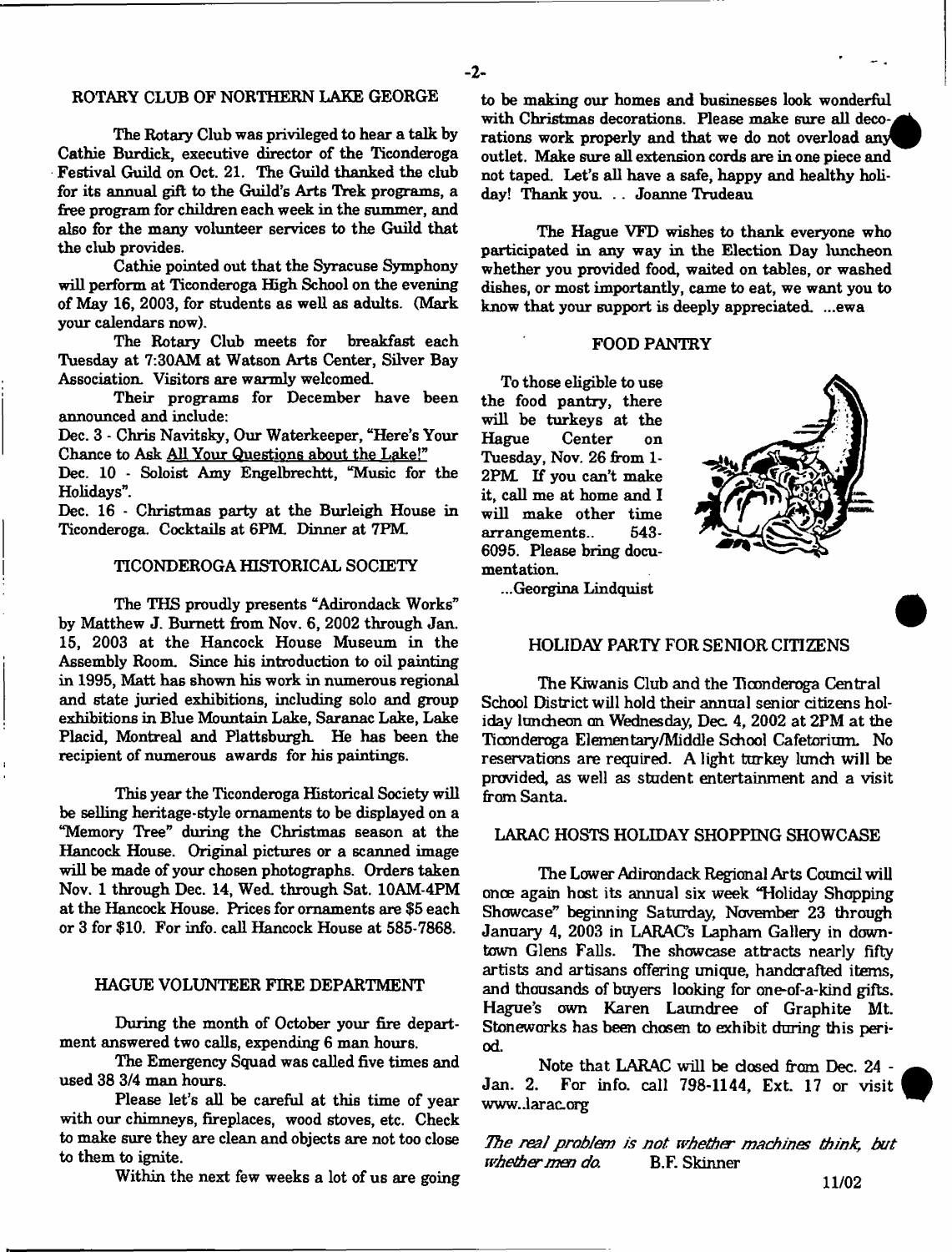## TOWN BOARD HEARING - 11/7/02

A public hearing was held to continue discus sion of the proposed junk yard law. Areas of concern were expressed by the few residents in attendance.

.<br>Three Town Board members - Belden, Hourigan and Megow - were present and voted to put the proposal on hold. They plan to meet at a later date with the new zoning enforcement officer and get more input from the public.

There were no actions taken at the Oct. 24 Zoning Board meeting and there was no meeting of the Planning Board in November.

## TOWN BOARD SEWER HEARING -11/14/02

Steve Gurzler, engineer from Clough Harboour and Bill Lamy from DPW were both in attendance to present the sewer use law. This law is based on the state sewer use law and covers the entire town. It supercedes current septic regulations and covers fees, sewer laterals, sewer extensions and waste treatment. Lu Megow made a motion to approve the local law and it was approved unanimously by the board. A map is being drawn to include all underground facilities so that nobody will cut through a line. An 800 number will be available to call in case of an emergency.

Supervisor Belden noted that Sawyers in Glens Falls will be stocking all pipes and fittings which will be used in hooking up. He also said the contract is on schedule and we should be ready to go by April 1, 2003.

## TOWN BOARD -11/12/02

The regular monthly meeting of the Tbwn Board was preceded by a meeting between the Board and the town attorney to discuss the billing time and policy. The audit meeting followed in which a motion was made to pay the general and highway claims and pay the balance due to John Silvestri.

The regular meeting was opened at 6:30PM.

Dan Belden, Supervisor, presented a plaque to Art Hatfield as a thank you for the contributions of the Kiwanis Club to the town.

Mrs. Dykstra asked the Board about the status of the petitions that have been presented in regard to the developments on New Hague Road. Mr. Meola stated that the issue of the single family residence being rented on New Hague Road is being addressed by the acting Zoning Administrator, working with the APA. Mrs. Dykstra was assured that the petition will be answered once all the data has been gathered.

Mr. & Mrs. Ginn asked if the Board would consider their request to use the parking area at the Old Town Hall if and when their restaurant is in operation at the old fire house. Supervisor Belden said they would

<sup>•</sup>

take their request into consideration.

Bids were open for the logging- of the Sabbath<br>Day Pt. sand pit. The bid was awarded to R. The bid was awarded to R. Charboneau. The logger will not cut a tree smaller than 10". The project upon completion must meet with the Tbwn Board's approval. Megow, Steitz, Belden voted yes; Meola and Hourigan voted nay. Motion carried.

## REGULAR COMMITTEE REPORTS

Fire Department: Lu Megow reported that the Red Cross was here and has set up the fire house as a facility for the use of the residents as a disaster center.

Recreation /Promotian: December 7 from 10AM-4PM will be Holiday in Hague. (See page 1)

Building and Grounds: Lu Megow - The parking lot of the Community Center has been repaved. A light still needs to be fixed.

Museum: Rudy Meola read a report from Ethel Andrus, historian.

Stormwater: Supervisor Belden states that the processing plant is moving right along - he doesn't see that anyone will be hooking up until spring.

Transfer Station: Lu Megow reports income for the month of October as \$2,736.50. The highway superintendent is confirming prices from well drillers for a well at the Transfer Station.

#### UNFINISHED BUSINESS

1. A letter from John McDonald, Ticonderoga school superintendent, regarding transfer of property from school district to the Town of Hague. (Property is adjacent to the Wesleyan Church.). The district will transfer the property with set stipulations.. The Board decided that because of the gas tank on the property, the Board would like to met with the School Superintendent to try to reach a mutually satisfactory arrangement. The people who originally paid for this land were the taxpayers of Hague. Mr. Meola moved that the Board have the supervisor send a letter to the School Board.

2. Letter from American Legion. The Legion has decided to give the Legion property to the Town of Hague, to be used as a Veteran's Memorial Park The Board will have the Town Attorney prepare papers for the transfer. 3. It was pointed out that Supervisor Belden is in favor of the sales tax as reported in the *Glens Falls Chronicle.* He feels that sales tax is the most equitable since it will be paid by all and not just one segment of the population. He also feels that it will not be enacted in 2003.

4. Proposed water district. We are still waiting to receive the map, plan and report from the engineers. Once it is received, further discussion will take place. 5. Boiler at the Community Center. Supervisor Belden reported that the boiler is working satisfactorily and it appears that the problem has been fixed.

Mr. Meola stated that the Board was to review the proposed Stony Creek local law on junk and junk yards. The Board met on November 7 to review this law (Cont. on page 4 - Town Board) 11/02

 $\mathcal{L}^{-1}$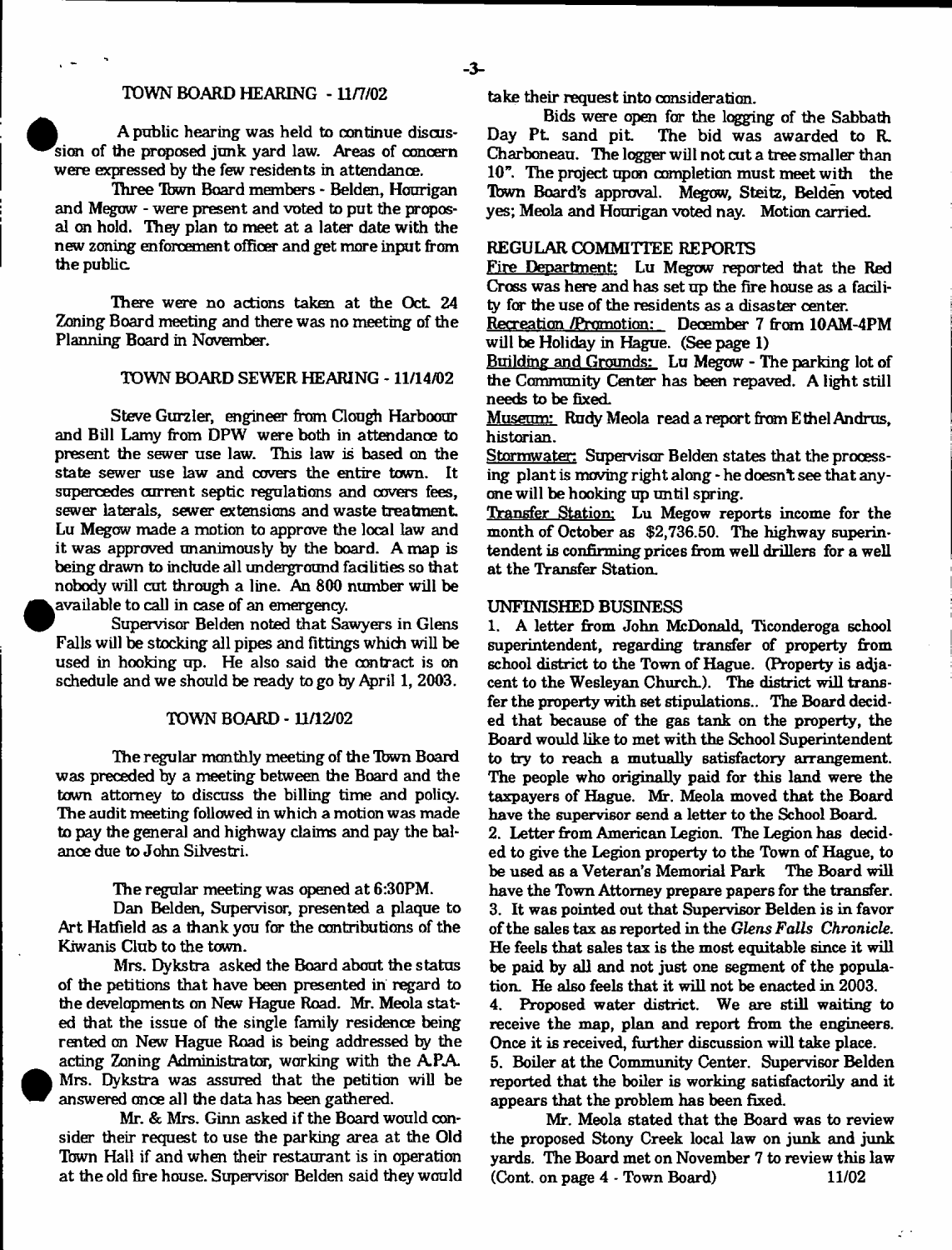- **4**-

Cont. from page 3 - Town Board)

but decided instead to postpone it and to have the incoming Zoning Enforcement Officer enforce the code as it applies to junk and junk yards.

Question on proposed water district - Diane Martino asked if we have a deadline with Adirondack Engineering on the proposed water system. Report was supposed to be in for the November meeting. Emily Cobb stated that Mr. Cheslik is going on 1995 EDU's and in actuality there are only 136.8 EDO's. Cathy Clark asked if the town has taken into consideration that people on wells are only responsible for the capital costs, not maintenance and water usage. Cathy would like it to be a motion put into the minutes.. Mr. Hourigan will look into that. He went to a conference in NYC about 2 years ago on water districts. NYS law says that if you are on the system but do not use it, you can only be charged for the capital costs. Cathy believes that the number of EDU's is inaccurate, therefore the grant money is being based on a false number of EDlTs. Rudy will make the motion the next time the maps, plan and report are discussed

COMMUNICATIONS AND PETITIONS:

1. Justice Knott requested permission to attend training - granted.

2. Alison Craig letter thanking town for APA meeting

3. Letter from Carillon Garden Club - request of assistance in eradicating the velvet leaf weed. It has been spread from soil brought in by AP. Reale. The club feels that A.P.Reale should be responsible, not homeowners, to remove this weed by hand. This is the only way the weed could be removed. Mr. Hourigan said that some of the weed is brought in from topsoil purchased in Ticonderoga. Dan says the soil was tested and it is okay.

## NEW BUSINESS

1. Rudy Meola was appointed representative to Warren County Youth Committee.

2. Resolution #72 - Clarification of EDU's.. Approved

3. Resolution #73 - new employees hired as of Nov. 12, 2002 will be required to pay 25% of health insurance. Approved.

4. Reappointment of Mary Jo Keeler to Board of Assessment Review.

5 Authorize attendance at Association of Towns Feb. 16-19,2003.

7. 2003 Transfer Station schedule approved.

Meeting adjourned to executive session.

Meeting reopened at 8:30PM. Tim Costello was appointed Zoning Enforcement Officer at a salary of \$28,000. He will also coordinate the Transfer Station.

## HE'S DONE IT AGAIN!!

Yes, our own Rick Belden, son of Supervisor Dan and Janice Belden, has broken more records. Remember him at our Hoax Fest in 2001 when he pulled one of Hague's fire trucks at the town park? Now he has gone much further. Rick broke the record for rip-

ping telephone books in half^ on Nov. 2 in Charlotte, NC. This was an Official Book of **R**<br>World Records Event. The B World Records Event. charity event benefited<br>Special Olympics North Olympics Carolina. The old record stood at 9,026 pages, done by tearing 9 - 1007 page books from end to end in 3 minutes. Bell much thicker Charlotte's The Real White Pages from Bell South totaling



**Guinness World Book C ham pi on Rick B el d en**

1,494 pages per book, ripping 19 of these books in 3 minutes flat, more than tripling the existing record and finishing with an astounding 28,386 total pages ripped end to end. Bell is 6'4" and weighs in at 292 lbs.

The event was held from noon to 5PM. There



was also an the fastest high performance Corvettes in the Southeast..

member ol the Race C i t y Corvette **'Gang** showcased

his own special Nitrous Injected C-5 Corvette, built for him by More Performance Inc.

At age 28 Bell competed in and won the overall title at the inaugural contest of the Mack Truck World's Strongest Man in Daytona Beach, FL. He competed in such events as the Tractor Trailer Pull, Beer Keg Sprint and Weighted Wheel Barrow Race. Bell took 7 gold medals in the contests \* 8 events over the three days of competition.

Bell says he enjoys doing events for charity and plans to do two big events every year to benefit Special Olympics North Carolina. On this event he was quoted as saying Tve been practicing now for almost a year for this event. It was cold and the books were slippery; however I knew I could still do it! Tm thrilled that I was able to do this event in my home town around all my friends and that the money raised is going to my favorite charity."

Rick, we are looking forward to another visif^F from you next summer and some more of your fantastic "strong man" feats.

Go to [www.villagephotos.com/pubbrowse.asp?](http://www.villagephotos.com/pubbrowse.asp) selected—103863 for more great pictures of Rick.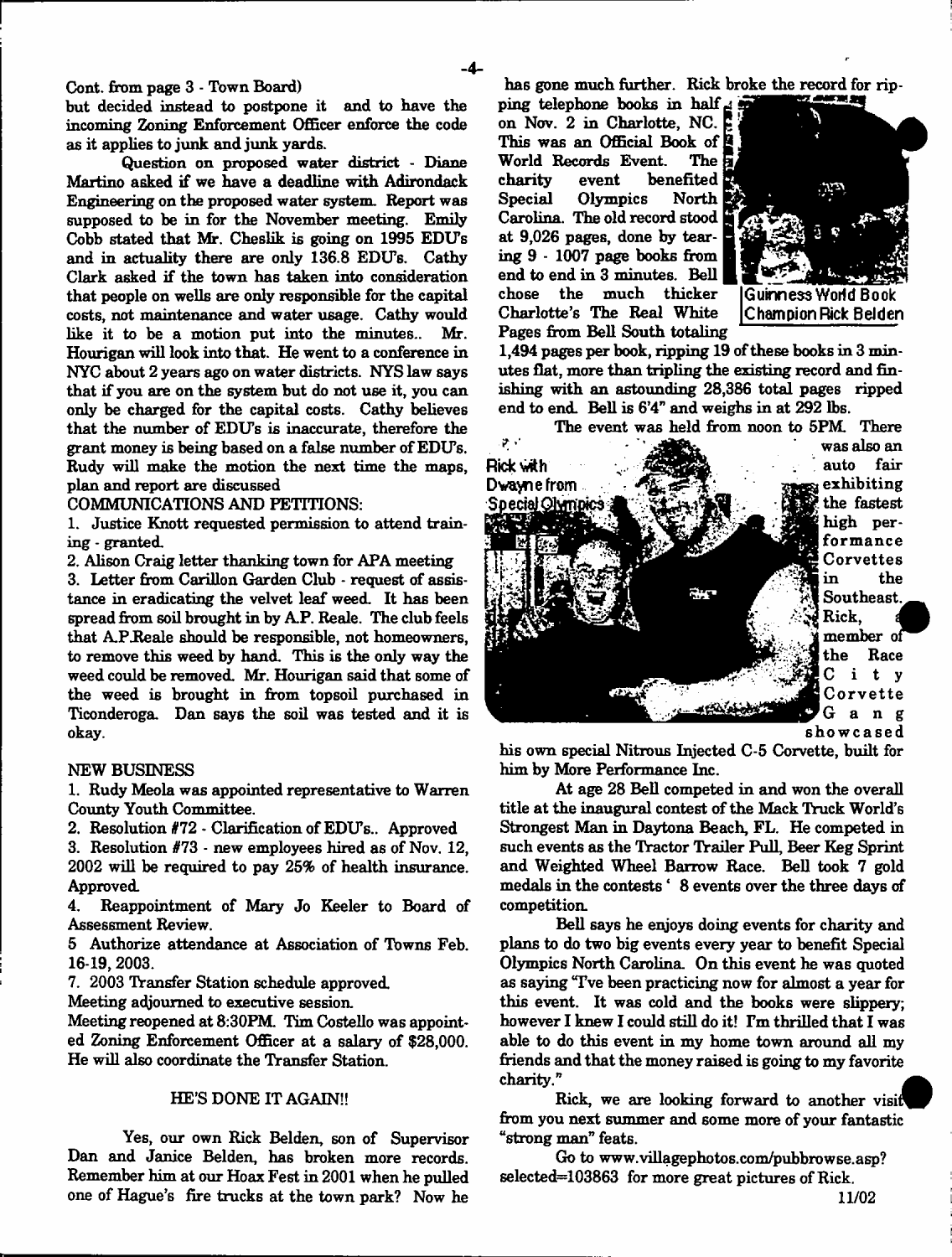## CHAMPLAIN VALLEY CHORALE CONCERT

The Champlain Valley Chorale will present a concert of Christmas music on Sunday, December 8 at 7PM in the sanctuary of the First United Methodist Church on Wicker St. in Ticonderoga.

Selections will include *White Christmas* arranged by Anita Kerr, *Dance of the Sugar-Plum Fairy*, *Jubilate Deo* by Jay Althouse, *Let There Be Peace on Earth* by Sy Miller and Jill Jackson, *The Hallelujah Chorus* from Handel's Messiah, and others.. A small orchestra under the direction of Pat Cornell will accompany the Chorale on some of the numbers.

The concert is free. A voluntary offering will be collected at the door. Please come and enjoy.

## HAGUE SENIOR CITIZENS CLUB

The Hague Senior Citizens Club will hold a sandwich-to-share luncheon at the Community Center at noon on Monday, November 25. Please bring a sandwich. Soup, salad and dessert will be provided.

Please note that our Christmas party will be held at the Fire Station at 12:30PM on Tuesday, Dec. 10. Please bring a non-perishable food item to contribute to<br>the food pantry. Registrations MUST be made no Registrations MUST be made no later than November 25 by calling the Community  $\bullet$ Center (543-6161) or Janet Hoffay (543-6161). Please specify your choice of entree - roast beef or stuffed chicken. .. ewa

#### CAN YOU SOLVE THIS MYSTERY?

Thank you, thank you, thank you - for finding my ring and leaving it at the Hague Post Office. Another friend (and neighbor) saw the "lost and found" sign on the P.O. bulletin board - she inquired, and recognized the ring as mine.

A miracle - because of two special people! The ring has an interesting story. I've worn it since 1941 and can only guess that it came off my finger as I removed my glove in the P.O.

I would like to thank you personally, if you care to get in touch with me at 543-6407. . Ursula Montbriand

#### CHRISTMAS CANDLELIGHT WALK

On December 19 *The Hague Chronicle* will sponsor its annual Christmas Candlelight walk, beginning at the Community Center at 7PM. We will walk to the town beach, sing carols and have a short inspirational moment around the Christmas tree and head back to the community center where we will be treated to cookies and hot chocolate. For those who cannot walk to the beach, feel free to drive to the parking lot and join us in the caroling. Luminaries will light our way.

<sup>•</sup>

## FESTIVAL OF TREES

The 20th annual Festival of the Trees is being recreated into a community-wide fund raiser for local charities and non-profit organizations. The ultimate goal is to encourage the entire community to support local charities and non-profit groups by "voting" for the charily or tree they prefer, with their donations and competing for matching dollar-for-dollar donations for the winning top five fund raisers.

Any local charity, non-profit organization, business, group, or individual is invited to decorate a tree and place it in competition. An open house will be held Friday, Dec. 13 from 6-9PM at the Hancock House and winners will be announced that evening.

Several local businesses have donated funds to create dollar-to-dollar matches. First prize, up to \$500 provided by IP; 2nd prize up to \$300 by Trout House Resort, William J. Brennan and staff and Eddie's Restaurant; 3rd prize up to \$200 by Christopher Chevrolet and Adirondack Dental Health; 4th prize, up to \$100 by Ti Paint; 5th prize (2) up to \$75 by Graphite Mt. Stoneworks, Lakeshore Garage, Hague Creek Antiques and Gifts, Alison Craig, Kathe Allen and Wicker Ford. For more information call Robin Trudeau at 585-7868 or Karla Staudt at 585-3653. Staudt at 585-3653

## WEATHER NOTES by Marylou Doulin

This has been a year of records and exceptions. Last winter was warmer than normal. The summer was extremely hot, the fall extra beautiful and warmer than usual. Now, Nov. 17, it is as if we are in the middle of winter. A severe nor'easter with rain, 3" of heavy snow, freezing rain and sleet, and a promise of a 10" .accumulation of snow by tomorrow morning is predicted. Generally I love the transitional month of November with its beautiful grays and hard frosts. However, this year we have been denied that time and have been prematurely thrust into winter. Looking back to the last week of October, temperatures were between 15% and 25% colder than normal. Lakeside Oct. 23 was the first killing frost. The 9th through the 11th of November gave us some dazzling Indian Summer as temperatures soared to 69 and 70 degrees. As for winter predictions, I have heard two conflicting possibilities. One is that El Nina will give the northeast a mild winter. Another source forecasts a lengthy, stormy winter.



**THINK SNOW!**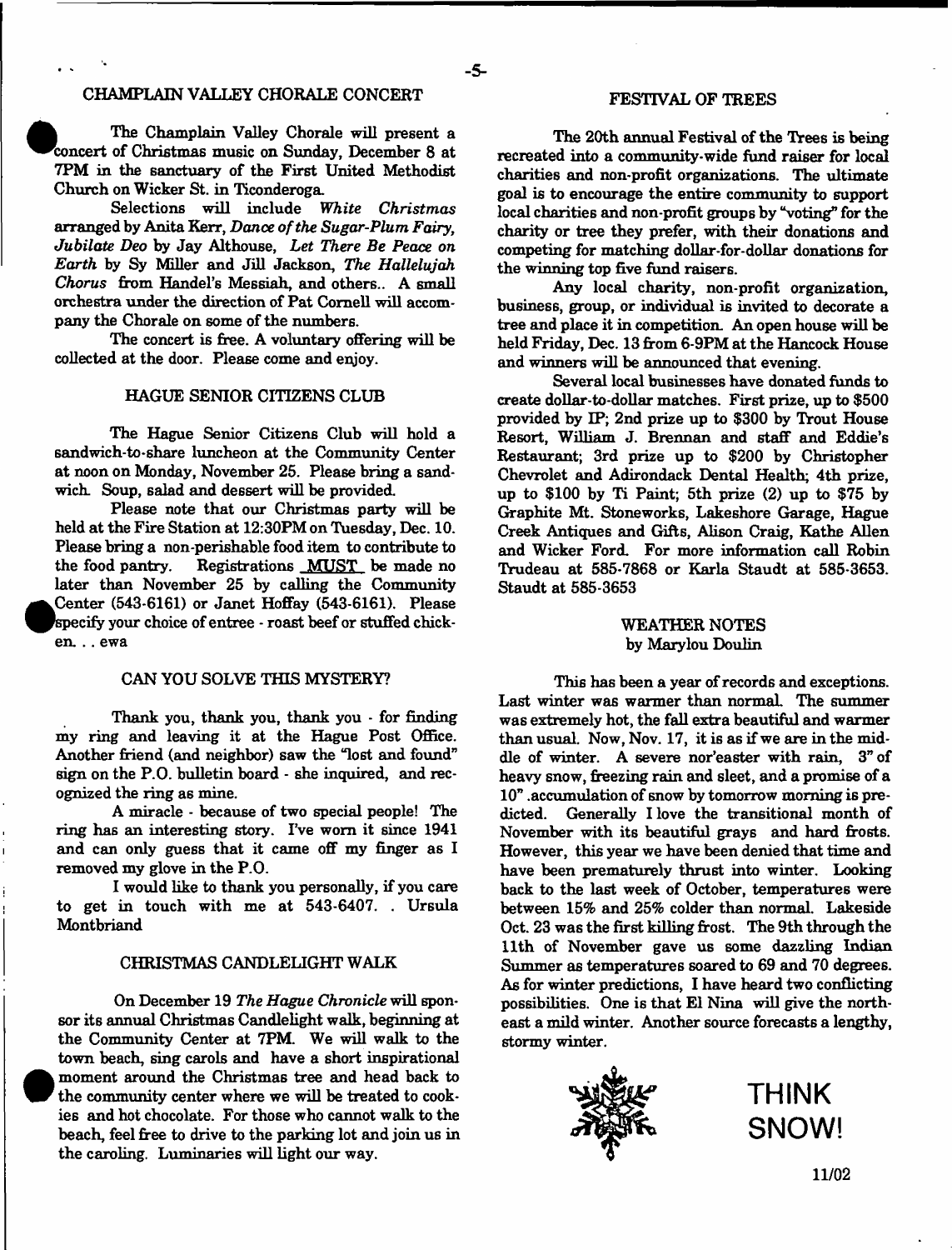#### PRIDE OF TICONDEROGA

PRIDE of Ticonderoga has been successful in the packaging of two grant requests. The awards for funding through the 2002 Adirondack North Country Community Enhancement Program (ANCCEP) were announced by Governor Pataki on Oct. 24, 2002.

PRIDE received \$12,500 in funding for the removal of abandoned vehicles and appliances in Ticonderoga, Putnam, Dresden and the Town of Whitehall. A spring cleanup date is being planned.

The second application in the amount of \$20,880 is for Phase 2 of the LaChute River Walk Signage Plan, to include the creation and installation of 12 interpretive signs to identify particular features in the landscape and explain their place in the history of Ticonderoga. It is intended that the River Walk Signage Plan will create an activity that will draw the public to the commercial area. Fort Ticonderoga was awarded \$25,000 for roadside rehabilitation.

## F. Y. I.

An osteoporosis exercise class is being held each Tuesday from 1:30-2:30FM at the hospital cafeteria in Ticonderoga. There is no fee involved - just a note of permission to take the class from your doctor. Nancy Tierney directs the class and take it from one who is involved - it is very stimulating (and fun!)... djh

• The Ticonderoga Elementary and Middle Schools are open from 3:30-5:30PM for senior citizens who want to exercise by walking. Enter building through Middle School entrance. If interested, register at the Ticonderoga Middle School office at 585-7442 Ex. 218. Program is only available during days when school is in session.

The Church of the Blessed Sacrament is hosting the annual "Sharing of the Loaves" at 7PM on Wednesday, Nov. 27 at 7PM All three churches are participating.

• The Hague Wesleyan Church is holding a Couples Ministry Night with dinner at 6PM at the fellowship hall of the church \$8.00 per couple. For more information call 543-6545.

• A "Happy Birthday Jesus" party is being held at the Hague Wesleyan Church for children under 11, on Dec. 11 from 1-3PM Please bring a baby gift to be given to Birthright.

• The Hague Wesleyan Church is sponsoring its annual outreach program in NYC on November 28. Call 543-6545 for information.

• Christmas Concert will be presented by students of the Middle School on December 5 at 7PM in the cafetorium.

• The Elementary School Holiday Concert will be held in the cafetorium on December 10 at 7PM

The High School Holiday Concert will be held on December 12 in the high school auditorium at 7:30PM

• The Economic Development Committee of the Town of Ticonderoga has developed a plan to provide yearround music in the downtown-shopping district during shopping hours. The equipment, to be installed free of charge, will cost approximately \$1,600. Donations toward this venture are needed and will be gratefully accepted. Please send contribution to: PRIDE of Ticonderoga, Inc. 111 Montcalm St., Suite 2.

• Beginning the day after Thanksgiving, the Dykstras will open their Coldwater Canyon Christmas Tree Farm. It will be open every day until Christmas. You may go and pick out a tree and have it marked to pick up later. Fun for the whole family! Cold Water Canyon is on the road just opposite the end of West Hague Road Call 543-6535 for more info.

• "Christmas in the Country", an annual "tour" sponsored by the businesses in the West Fort Ann to Kingsbury area will be held on Fri., Sat., and Sun., Dec. 6, 7, and 8, from 10AM-5pm. For brochure and map, call 792-3278, or just begin the tour at Flying. Trout Emporium, Route 149 in West Fort Ann and fol-' low the Christmas tree signs to find handcrafted specialties at these local countryside artists studios. Door prizes and refreshments at each location.

• Cornell Cooperative Extension, Warren County, is offering a free packet of newsletters for grandparents, other kin and neighbors who are informally caring for children in thier homes. Each newsletter is written in an easy to read format using scenarios that reflect common issues for providers and include seven practical tips and community resources on each topic. Series is free of charge. Contact Cornell Cooperative Extension at 668-4881 to request the series of "Children in My Care" newsletters.

# **TRANSFER STATION SCHEDULE From now Up to Nov. 30, Tues, Thurs, Fri, Sat** Dec 1 to Mar 31 - Tues, Fri, Sat **Hours - 9AM - 5PM**

*Why? . I wonder why it takes* a *war For us to ever team That simple joys are those for which Our deep hearts really yearn* Agnes Post

**11/02**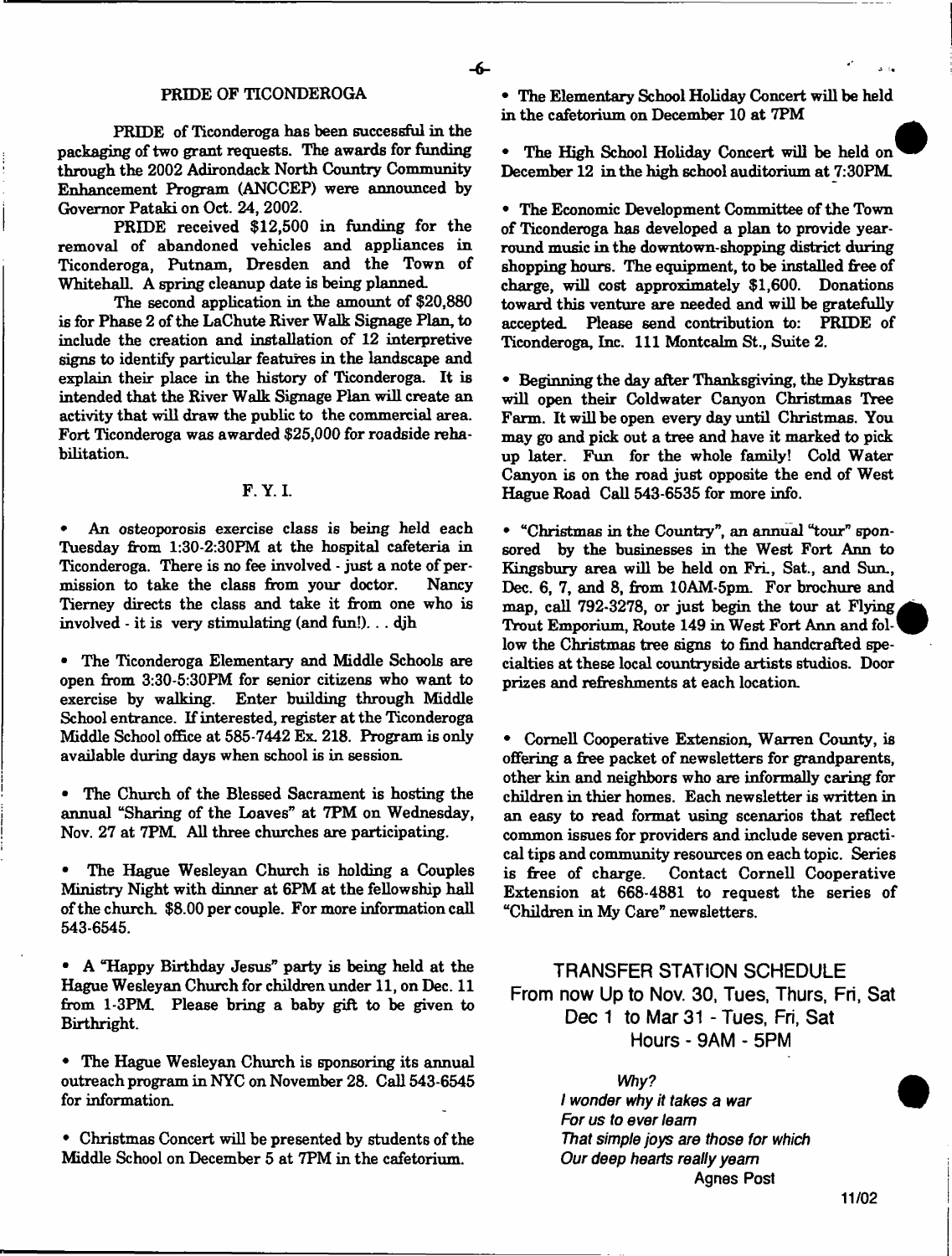#### SOUNDINGS

BORN: A boy, Per William Taylor, on Nov. 4, 2002 to Dina (Ianson) and Gary Taylor, Wshington, NJ. Per is the grandson of George and Christine lanson and greatgrandson of Gertrude Raczkowski, Hague, NY.

BORN: A boy, Malcolm Millett, to Victoria Morin and Larry Millett, Windham, ME in April 2002. Malcolm is the grandson of the late Mary Hoffay and great grandson of Janet Hoffay, Hague and Harold Hoffay, Chestertown

BORN: A boy, Christian Demarco Hoffay, to Nanci Dee and Mark Hoffay, Pottersville on October 30. He is the grandson of Janet Hoffay, Hague and Harold Hoffay, Chestertown.

MARRIED: Nathan LaCourse, son of Craig and Diane LaCourse, Hague, to Lacey Boyea on October 12,2002 at The Blessed Sacrament Church in Hague. The reception was held in the VFW Hall in Mineville.

DIED: J. M. (Jack) Reynolds, 70, Ticonderoga, on Oct. 22, 2002 at Moses Ludington Hospital. Jack was the owner/operator of Indian Kettles Restaurant for many years. Survivors include his wife, Beverly, son, Craig, **•** Lake Havasu, AZ, and two daughters, Paige Reynolds and Kara Reynolds, both of Orlando, FL. and three grandchildren.

DIED: Cheryl (Ginny) A Plass, 58, Silver Bay, on Nov. 2, 2002 at the Columbia-Green Medical Center of Hudson, NY. Ginny was a teacher in the Hague and Ticonderoga School Districts. Surviving are her parents, her husband, Peter, three sons, Jeffrey, Jason, and Josh, one daughter, Joey, four sisters and one grandson.

Sarah *Van Patten*, granddaughter of Grant and Martha Van Patten, Silver Bay and Saratoga, NY, is a performing artist with the San Francisco Ballet and has recently performed with that company at City Center in NYC. The troupe presented local debuts in "Paquita", among others. According to the New York Times -



"Among the soloists, (in Paquita) Sarah Van Patten did wonders with the harp solo, all the more difficult because it is slow and requires balance and sustained form." And to think that Sarah has just recently celebrated her seventeenth birthday! Congratulations!

#### HIGH SCHOOL HONOR ROLL ANNOUNCED

The following Hague students have been placed on the first marking period honor roll at the Ticonderoga High School:

Grade 12 - First Honors: Katie Belden, Jessi Frasier, Kelly Frasier,

Second Honors: Jennifer Clark

Grade 11 - First Honors: Monica Sitts

Second Honors: Matthew Frasier, Thomas Haskell

Grade 10 - First Honors: Wyatt Peterson

Second Honors: Danielle Connors, Joshua Frasier, Joshua Patchett,

Grade 9 - Sarah Bissell, Andrew Trombley

Second Honors: Michelle Coffin, Bryce Gurney, Jacob Lawrence

CONGRATULATIONS and keep up the good work!

The Middle School book fair was very successful this year. The profits provided the 3 English Language Arts classrooms with 25 books each, plus several books for the library, in addition to vouchers for instructional materials and money in the PTO treasury. A new program this time was the teacher's wish list. The teachers who took advantage of this program received all of their wishes! Thanks to the PTO for providing this profitable activity.

## INTER-LAKES HEALTH

Moses Ludington Hospital is the most remote/uniqe hospital in NY State. The plan that brought MLH from foreclosure to its current status involved renegotiating the existing debt with the principal creditor (HUD), the sale of the hospital's assests to the Nursing Home and a successful \$13 million contruction/renovation project that is establishing a continuum of care services in Ticonderoga. The services offered under the ILH umbrella (from independent housing and long-term care to ER and acute care) are seldom available from one source even in large metropolitan areas. What this means to the public is a more stable health care presence and a wider range of services than was thought possible in rural America.

- Expanded 24 hour Emergency Room
- •Emergency Medical Services ("Fly Car")
- Critical Access Hospital Services
- Cardiac Rehabilitation
- •Diagnostic Radiology Services
- •O ut-patient clinical laboratory
- •Veteran's/Housing Initiative
- •Heritage Commons Residential Heathcare
- •Inter-lakes Dental
- •Inter-lakes Durable Medical Equipm ent
- •Lord Howe Estates 11/02